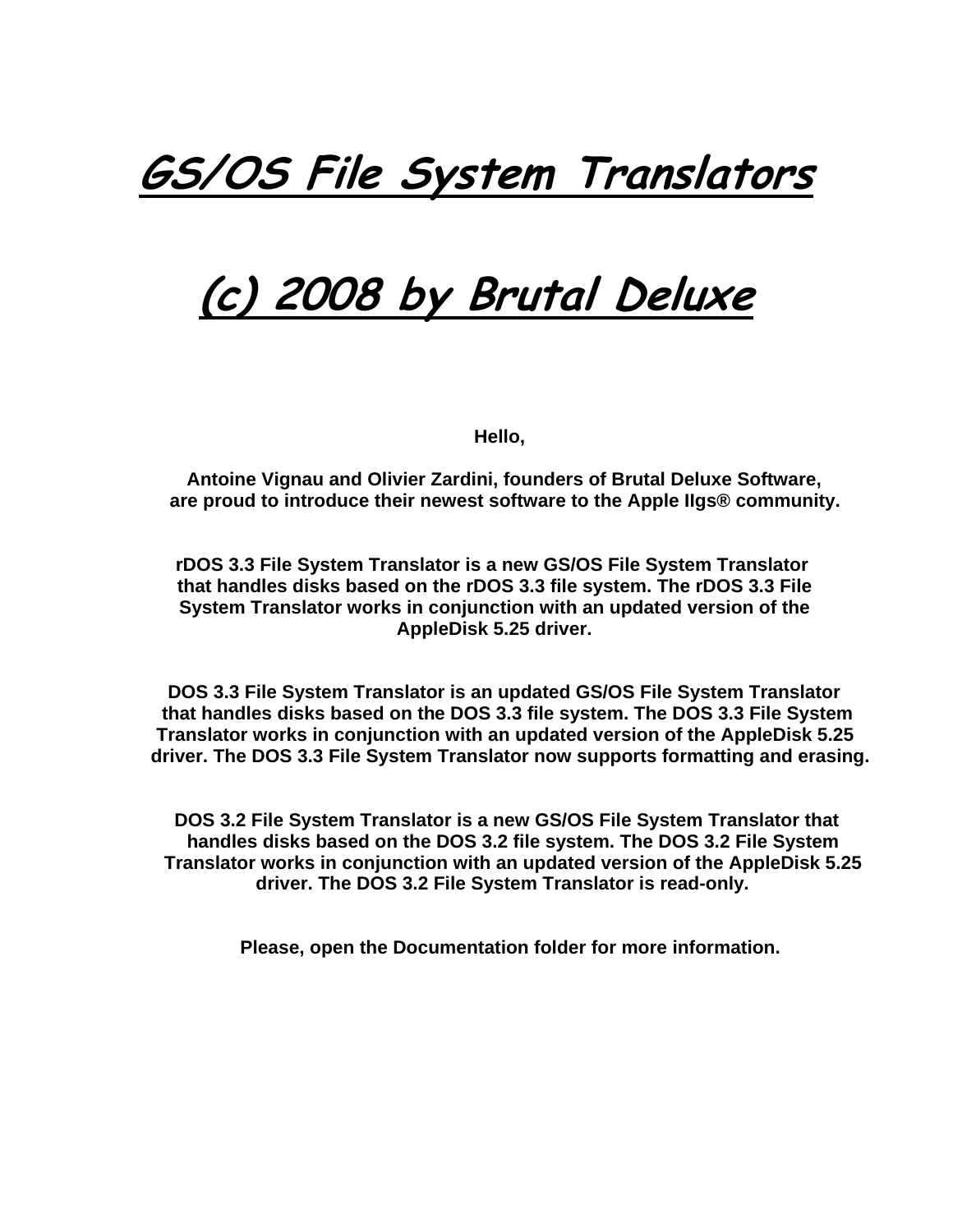#### **Installation Manual**

**1/ Double-click the "Installer" program.**

**2/ Select your startup disk**

**3a/ Install the DOS 3.2 File System script onto your boot disk. The following files are copied onto your startup disk: - System:Drivers:AppleDisk5.25 - System:FSTs:DOS3.2.FST**

**3b/ Install the DOS 3.3 File System script onto your boot disk. The following files are copied onto your startup disk: - System:Drivers:AppleDisk5.25 - System:FSTs:DOS3.3.FST**

**3c/ Install the rDOS 3.3 File System script onto your boot disk. The following files are copied onto your startup disk:**

- **System:Drivers:AppleDisk5.25**
- **System:FSTs:rDOS3.3.FST**

**4/ Restart your computer.**

**\_\_\_\_\_\_\_\_\_\_\_\_\_\_\_\_\_\_\_\_\_\_\_\_\_\_\_\_\_\_\_\_\_\_\_\_\_\_\_\_\_\_\_\_\_\_\_\_\_\_\_\_\_\_\_\_\_\_\_\_\_\_\_\_\_\_\_\_\_\_\_\_\_\_\_**

#### **Minimum System Requirements**

**The program requires at least 16KB of free memory.**

**It has been tested on Apple IIgs ROM 01 & ROM 03 versions. It is compatible with System 5.x and above.**

**An AppleDisk 5.25 or a Disk II with its interface card is required.**